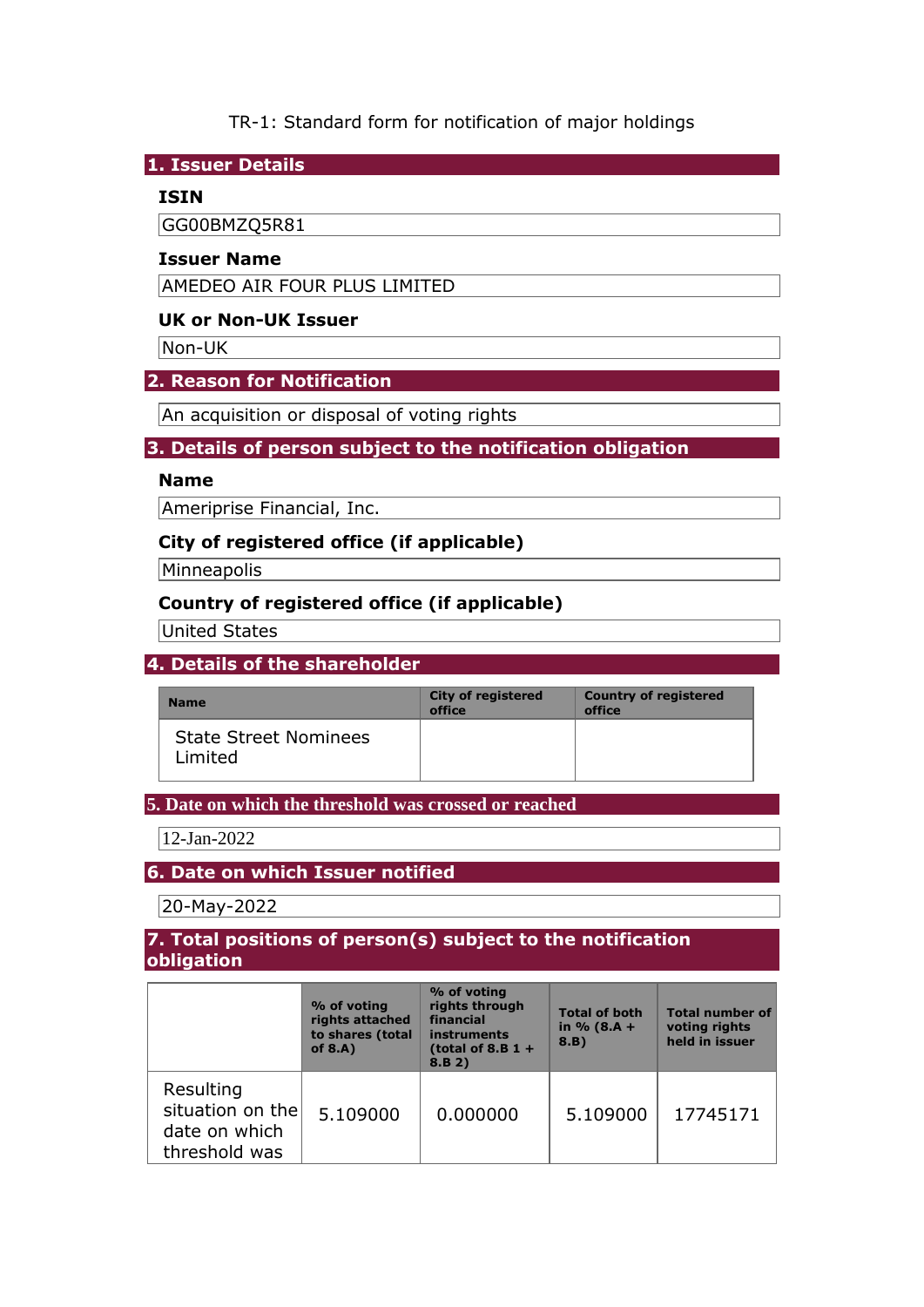| crossed or<br>reached                                      |     |     |     |     |
|------------------------------------------------------------|-----|-----|-----|-----|
| Position of<br>previous<br>notification (if<br>applicable) | N/A | N/A | N/A | N/A |

### **8. Notified details of the resulting situation on the date on which the threshold was crossed or reached**

### **8A. Voting rights attached to shares**

| <b>Class/Type of</b><br>shares ISIN code(if<br>possible) | Number of<br>direct voting<br>rights<br>(DTR5.1) | Number of indirect<br>voting rights<br>(DTR5.2.1) | % of direct voting<br>rights (DTR5.1) | $\%$ of indirect<br>voting rights<br>(DTR5.2.1) |
|----------------------------------------------------------|--------------------------------------------------|---------------------------------------------------|---------------------------------------|-------------------------------------------------|
| GG00BMZQ5R81                                             |                                                  | 17745171                                          | 0.000000                              | 5.109000                                        |
| Sub Total 8.A                                            | 17745171                                         |                                                   | 5.109000%                             |                                                 |

# **8B1. Financial Instruments according to (DTR5.3.1R.(1) (a))**

| <b>Type of financial</b><br>instrument | date | period | Number of voting rights that<br><b>Expiration Exercise/conversion <math>\vert</math> may be acquired if the</b><br>linstrument is<br>exercised/converted | $\%$ of<br>votina<br>rights |
|----------------------------------------|------|--------|----------------------------------------------------------------------------------------------------------------------------------------------------------|-----------------------------|
| Sub Total 8.B1                         |      |        |                                                                                                                                                          |                             |

#### **8B2. Financial Instruments with similar economic effect according to (DTR5.3.1R.(1) (b))**

| <b>Type of</b><br>financial<br>instrument | <b>Expiration</b><br>date | Exercise/conversion<br><b>period</b> | <b>Physical or cash Number of</b><br>settlement | voting rights | $\%$ of<br><u> votina</u><br>riahts |
|-------------------------------------------|---------------------------|--------------------------------------|-------------------------------------------------|---------------|-------------------------------------|
| Sub Total 8.B2                            |                           |                                      |                                                 |               |                                     |

#### **9. Information in relation to the person subject to the notification obligation**

2. Full chain of controlled undertakings through which the voting rights and/or the financial instruments are effectively held starting with the ultimate controlling natural person or legal entities (please add additional rows as necessary)

| <b>Ultimate</b><br>controlling person undertaking | Name of controlled | % of voting<br>rights if it<br>equals or is<br>higher than the<br>notifiable<br>threshold | % of voting<br>rights through<br>financial<br>instruments if it<br>equals or is<br>higher than the<br>notifiable<br>threshold | <b>Total of both if it</b><br>equals or is higher<br>than the notifiable<br>threshold |
|---------------------------------------------------|--------------------|-------------------------------------------------------------------------------------------|-------------------------------------------------------------------------------------------------------------------------------|---------------------------------------------------------------------------------------|
| Ameriprise<br>Financial,<br>Inc.                  |                    | 0.000000                                                                                  | 0.000000                                                                                                                      | 0.000000%                                                                             |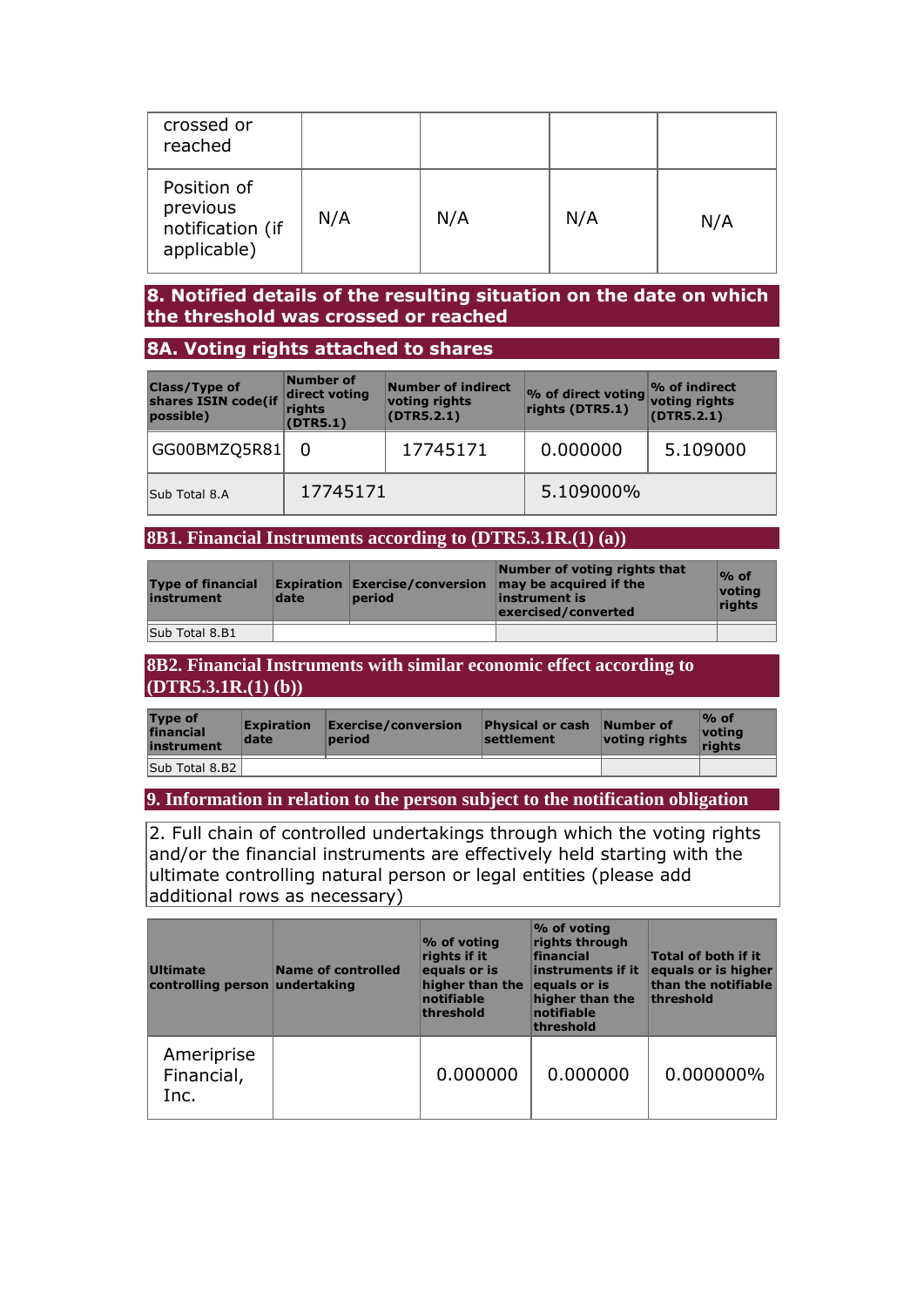| Ameriprise<br>Financial,<br>Inc. | Columbia<br>Threadneedle<br>Investments<br>UK<br>International<br>Limited | 0.000000 | 0.000000 | 0.000000% |
|----------------------------------|---------------------------------------------------------------------------|----------|----------|-----------|
| Ameriprise<br>Financial,<br>Inc. | <b>BMO Global</b><br>Asset<br>Management<br>(Europe)<br>Limited           | 0.000000 | 0.000000 | 0.000000% |
| Ameriprise<br>Financial,<br>Inc. | <b>BMO Asset</b><br>Management<br>(Holdings) Plc                          | 0.000000 | 0.000000 | 0.000000% |
| Ameriprise<br>Financial,<br>Inc. | <b>BMO AM</b><br>Capital<br>(Group)<br>Limited                            | 0.000000 | 0.000000 | 0.000000% |
| Ameriprise<br>Financial,<br>Inc. | <b>BMO AM</b><br>Capital<br>(Holdings)<br>Limited                         | 0.000000 | 0.000000 | 0.000000% |
| Ameriprise<br>Financial,<br>Inc. | <b>BMO AM</b><br>Capital (UK)<br>Limited                                  | 0.000000 | 0.000000 | 0.000000% |
| Ameriprise<br>Financial,<br>Inc. | <b>BMO AM Multi-</b><br>Manager LLP                                       | 5.109000 | 0.000000 | 5.109000% |

# **10. In case of proxy voting**

## **Name of the proxy holder**

# **The number and % of voting rights held**

## **The date until which the voting rights will be held**

# **11. Additional Information**

Please note that the late filing of Amedeo Air Four Plus Ltd is due to a data error, which has been identified and corrected.

BMO AM Multi-Manager LLP is wholly owned by BMO AM Capital (UK)